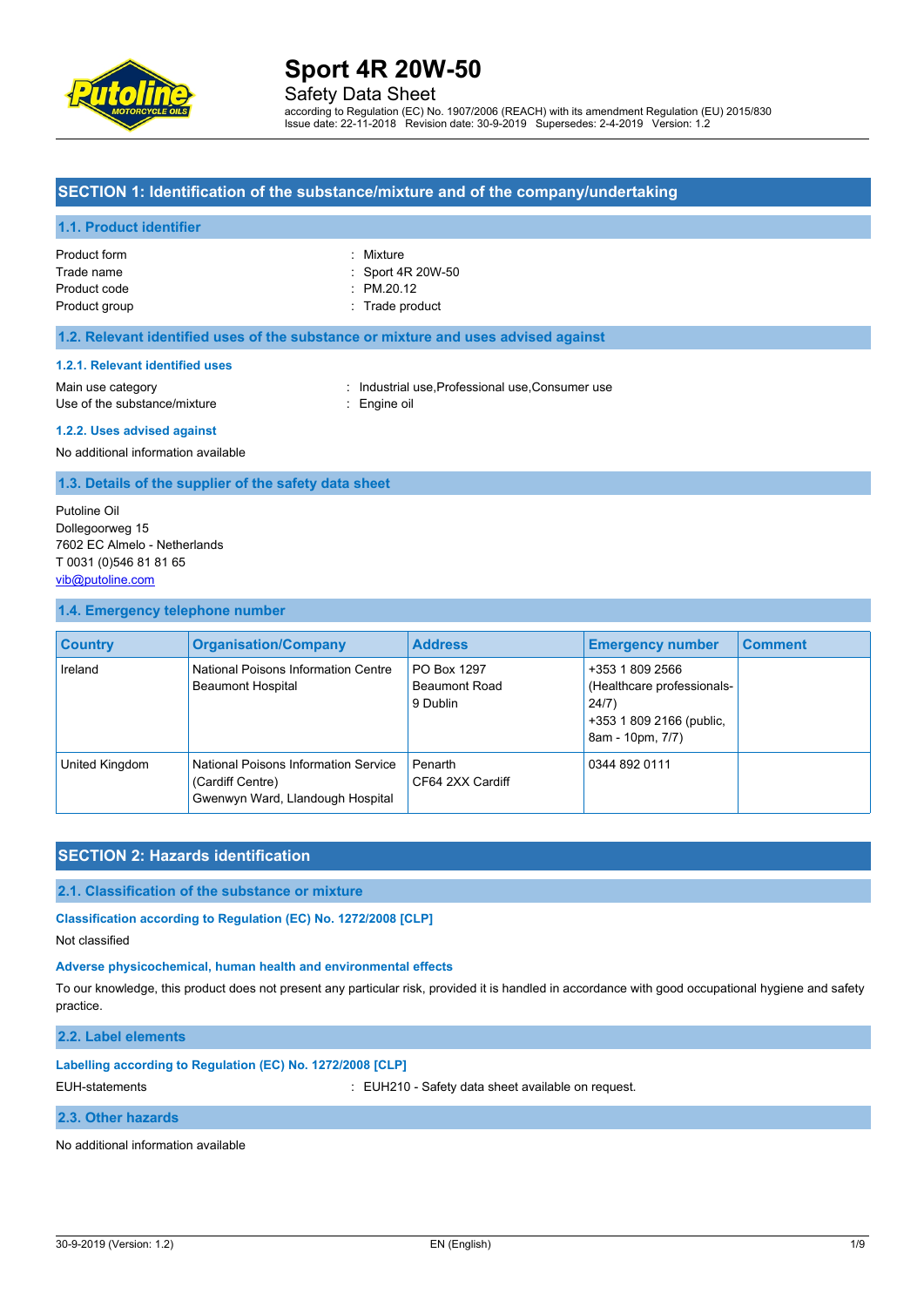### Safety Data Sheet

according to Regulation (EC) No. 1907/2006 (REACH) with its amendment Regulation (EU) 2015/830

#### **SECTION 3: Composition/information on ingredients**

#### **3.1. Substances**

#### Not applicable

### **3.2. Mixtures**

Comments : Highly refined mineral oils and additives.

| <b>Name</b>                                                                                                                  | <b>Product identifier</b>                                                                                | $\frac{9}{6}$ | <b>Classification according to</b><br><b>Regulation (EC) No.</b><br>1272/2008 [CLP] |
|------------------------------------------------------------------------------------------------------------------------------|----------------------------------------------------------------------------------------------------------|---------------|-------------------------------------------------------------------------------------|
| Distillates (petroleum), hydrotreated heavy paraffinic<br>(Note L)                                                           | (CAS-No.) 64742-54-7<br>(EC-No.) 265-157-1<br>(EC Index-No.) 649-467-00-8<br>(REACH-no) 01-2119484627-25 | $10 - 20$     | Asp. Tox. 1, H304                                                                   |
| Amines, polyethylenepoly-, reaction products with 1,3-<br>dioxolan-2-one and succinic anhydride<br>monopolyisobutenyl derivs | (CAS-No.) 147880-09-9<br>(EC-No.) 604-611-9                                                              | $1 - 2.5$     | Aquatic Chronic 4, H413                                                             |
| Oil Soluble Polyalkylene Glycol                                                                                              | (EC-No.) Polymer                                                                                         | $1 - 2.5$     | Aquatic Chronic 3, H412                                                             |
| Bis(nonylphenyl)amine                                                                                                        | (CAS-No.) 36878-20-3<br>(EC-No.) 253-249-4<br>(REACH-no) 01-2119488911-28                                | $0.1 - 2.5$   | Aquatic Chronic 4, H413                                                             |

Comments **1998** Comments 2006 Comments 2006 Comments 2016 Comments 2016 Comments 2016 Comments 2016 Comments 2016

Note L : The classification as a carcinogen need not apply if it can be shown that the substance contains less than 3 % DMSO extract as measured by IP 346 'Determination of polycyclic aromatics in unused lubricating base oils and asphaltene free petroleum fractions — Dimethyl sulphoxide extraction refractive index method', Institute of Petroleum, London. This note applies only to certain complex oil-derived substances in Part 3. Full text of H-statements: see section 16

| <b>SECTION 4: First aid measures</b>                                                                                                                                                     |                                                                                                                                                                                                                                                                                                                   |  |  |  |
|------------------------------------------------------------------------------------------------------------------------------------------------------------------------------------------|-------------------------------------------------------------------------------------------------------------------------------------------------------------------------------------------------------------------------------------------------------------------------------------------------------------------|--|--|--|
| 4.1. Description of first aid measures                                                                                                                                                   |                                                                                                                                                                                                                                                                                                                   |  |  |  |
| First-aid measures general<br>First-aid measures after inhalation<br>First-aid measures after skin contact<br>First-aid measures after eye contact<br>First-aid measures after ingestion | : If you feel unwell, seek medical advice (show the label where possible).<br>: Remove person to fresh air and keep comfortable for breathing.<br>: Wash skin with plenty of water.<br>: Rinse eyes with water as a precaution.<br>: Do not induce vomiting. Call a poison center or a doctor if you feel unwell. |  |  |  |
| 4.2. Most important symptoms and effects, both acute and delayed                                                                                                                         |                                                                                                                                                                                                                                                                                                                   |  |  |  |
| Symptoms/effects<br>Symptoms/effects after ingestion                                                                                                                                     | : Not expected to present a significant hazard under anticipated conditions of normal use.<br>: May result in aspiration into the lungs, causing chemical pneumonia.                                                                                                                                              |  |  |  |
| 4.3. Indication of any immediate medical attention and special treatment needed                                                                                                          |                                                                                                                                                                                                                                                                                                                   |  |  |  |

Treat symptomatically.

| <b>SECTION 5: Firefighting measures</b>                        |                                                                                        |  |  |  |
|----------------------------------------------------------------|----------------------------------------------------------------------------------------|--|--|--|
| 5.1. Extinguishing media                                       |                                                                                        |  |  |  |
| Suitable extinguishing media<br>Unsuitable extinguishing media | : Water spray. Dry powder. Foam. Carbon dioxide.<br>: Do not use a heavy water stream. |  |  |  |
| 5.2. Special hazards arising from the substance or mixture     |                                                                                        |  |  |  |
| Fire hazard                                                    | Combustible liquid.                                                                    |  |  |  |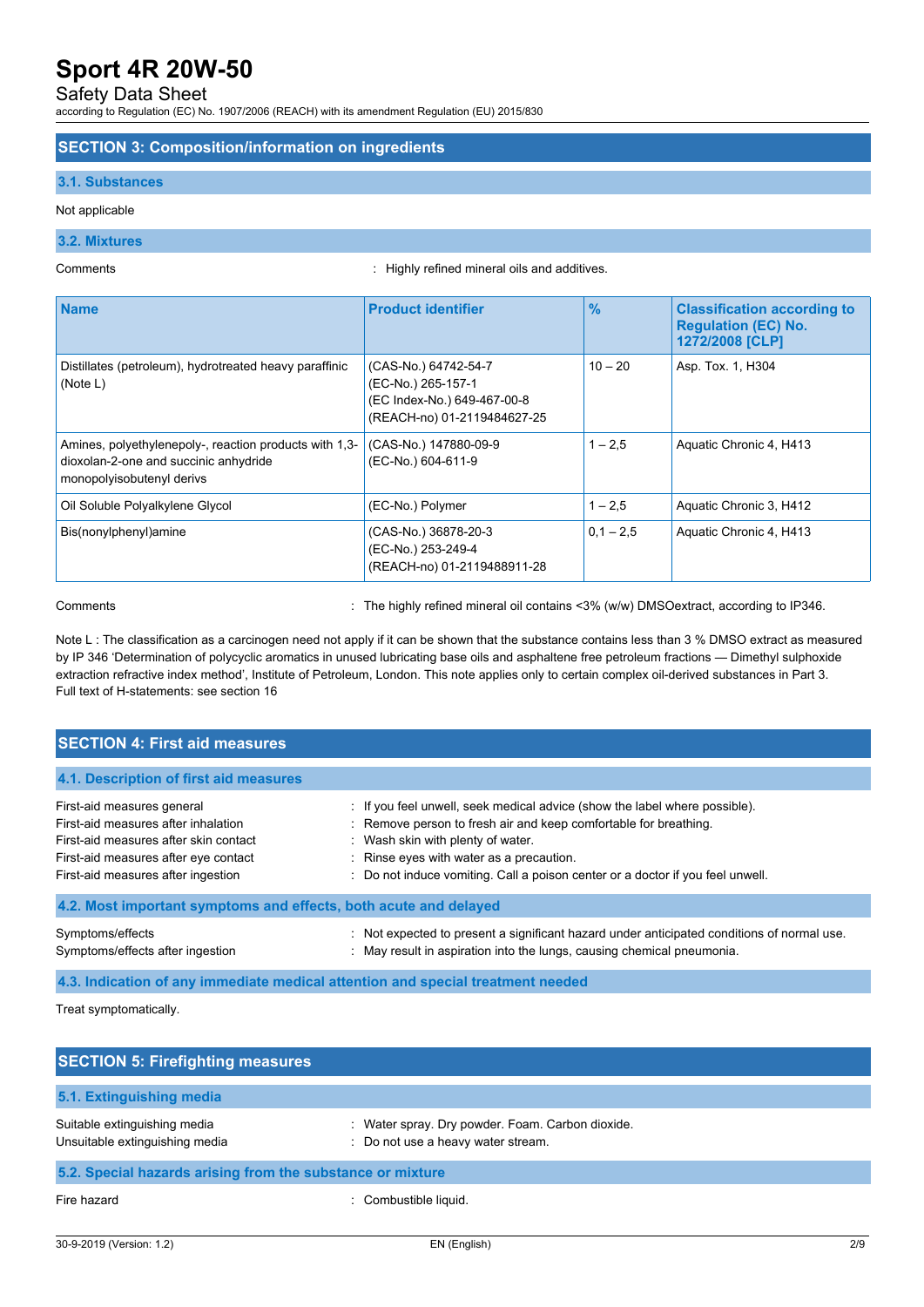# Safety Data Sheet

according to Regulation (EC) No. 1907/2006 (REACH) with its amendment Regulation (EU) 2015/830

| Hazardous decomposition products in case of fire                         | : Incomplete combustion releases dangerous carbon monoxide, carbon dioxide and other<br>toxic gases.                                        |  |  |  |
|--------------------------------------------------------------------------|---------------------------------------------------------------------------------------------------------------------------------------------|--|--|--|
| <b>5.3. Advice for firefighters</b>                                      |                                                                                                                                             |  |  |  |
| Protection during firefighting                                           | : Do not attempt to take action without suitable protective equipment. Self-contained<br>breathing apparatus. Complete protective clothing. |  |  |  |
| <b>SECTION 6: Accidental release measures</b>                            |                                                                                                                                             |  |  |  |
| 6.1. Personal precautions, protective equipment and emergency procedures |                                                                                                                                             |  |  |  |
| 6.1.1. For non-emergency personnel                                       |                                                                                                                                             |  |  |  |

Emergency procedures in the spillage area.

# **6.1.2. For emergency responders**

Protective equipment **interest and the CO** not attempt to take action without suitable protective equipment. For further information refer to section 8: "Exposure controls/personal protection".

| $M$ othada far alaaning un                                | . Toke un liquid anill into obeerbont motorial |
|-----------------------------------------------------------|------------------------------------------------|
| 6.3. Methods and material for containment and cleaning up |                                                |
| Avoid release to the environment.                         |                                                |
| <b>6.2. Environmental precautions</b>                     |                                                |

| Methods for cleaning up | : Take up liquid spill into absorbent material.               |
|-------------------------|---------------------------------------------------------------|
| Other information       | Dispose of materials or solid residues at an authorized site. |
|                         |                                                               |

# **6.4. Reference to other sections**

For further information refer to section 13.

| <b>SECTION 7: Handling and storage</b>                            |                                                                                                                                                                                              |  |  |  |
|-------------------------------------------------------------------|----------------------------------------------------------------------------------------------------------------------------------------------------------------------------------------------|--|--|--|
| 7.1. Precautions for safe handling                                |                                                                                                                                                                                              |  |  |  |
| Precautions for safe handling<br>Hygiene measures                 | : Ensure good ventilation of the work station. Wear personal protective equipment.<br>: Do not eat, drink or smoke when using this product. Always wash hands after handling the<br>product. |  |  |  |
| 7.2. Conditions for safe storage, including any incompatibilities |                                                                                                                                                                                              |  |  |  |
| Storage conditions<br>Storage temperature                         | : Store in a well-ventilated place. Keep cool.<br>: $<$ 40 °C                                                                                                                                |  |  |  |

**7.3. Specific end use(s)**

No additional information available

# **SECTION 8: Exposure controls/personal protection**

### **8.1. Control parameters**

| <b>Sport 4R 20W-50</b>                                                                                                                                     |                                                       |
|------------------------------------------------------------------------------------------------------------------------------------------------------------|-------------------------------------------------------|
| <b>EU - Occupational Exposure Limits</b>                                                                                                                   |                                                       |
| Exposure limits/standards for materials that can be<br>formed when handling this product. When<br>mists/aerosols can occur the following is<br>recommended | 5 mg/m <sup>3</sup> - ACGIH TLV (inhalable fraction). |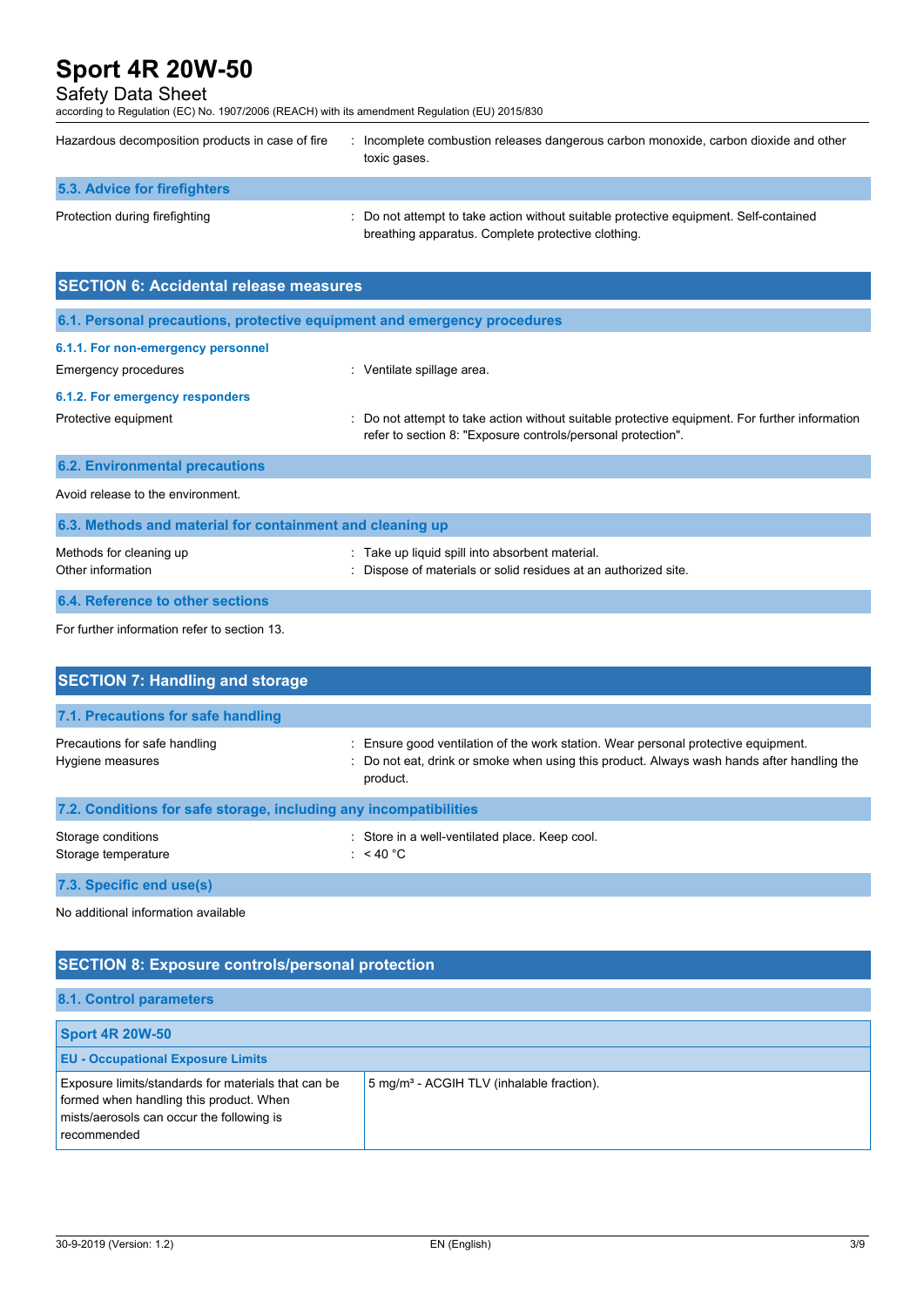# Safety Data Sheet

according to Regulation (EC) No. 1907/2006 (REACH) with its amendment Regulation (EU) 2015/830

#### **8.2. Exposure controls**

#### **Appropriate engineering controls:**

Ensure good ventilation of the work station.

| <b>Hand protection:</b> |                                                    |                                                     |                |                    |                   |
|-------------------------|----------------------------------------------------|-----------------------------------------------------|----------------|--------------------|-------------------|
| Protective gloves       |                                                    |                                                     |                |                    |                   |
| Type                    | Material                                           | Permeation                                          | Thickness (mm) | <b>Penetration</b> | <b>Standard</b>   |
| Reusable gloves         | Nitrile rubber (NBR),<br>Neoprene rubber<br>(HNBR) | 5 (> 240 minutes), 6 (> $\ge$ ≥0,35<br>480 minutes) |                |                    | <b>EN ISO 374</b> |

| <b>Eye protection:</b> |            |                        |                 |  |
|------------------------|------------|------------------------|-----------------|--|
| Safety glasses         |            |                        |                 |  |
| <b>Type</b>            | <b>Use</b> | <b>Characteristics</b> | <b>Standard</b> |  |
| Safety glasses         | Droplet    | clear                  | EN 166          |  |

#### **Skin and body protection:**

Wear suitable protective clothing

#### **Respiratory protection:**

In case of insufficient ventilation, wear suitable respiratory equipment

### **Personal protective equipment symbol(s):**



**Environmental exposure controls:** Avoid release to the environment.

# **SECTION 9: Physical and chemical properties**

### **9.1. Information on basic physical and chemical properties**

| Physical state                             | : Liquid                                      |
|--------------------------------------------|-----------------------------------------------|
| Colour                                     | : Brown.                                      |
| Odour                                      | : characteristic.                             |
| Odour threshold                            | : No data available                           |
| рH                                         | : No data available                           |
| Relative evaporation rate (butylacetate=1) | : No data available                           |
| Melting point                              | : Not applicable                              |
| Freezing point                             | $\therefore$ -27 °C - ASTM D5950 (pour point) |
| Boiling point                              | : No data available                           |
| Flash point                                | $: 236 °C$ - ASTM D92 (COC)                   |
| Auto-ignition temperature                  | : No data available                           |
| Decomposition temperature                  | : No data available                           |
| Flammability (solid, gas)                  | : Not applicable                              |
| Vapour pressure                            | : No data available                           |
| Relative vapour density at 20 °C           | : No data available                           |
| Relative density                           | : No data available                           |
| Density                                    | : 0,892 kg/l (15 °C) - ASTM D4052             |
| Solubility                                 | : Water: Insoluble / Slightly miscible        |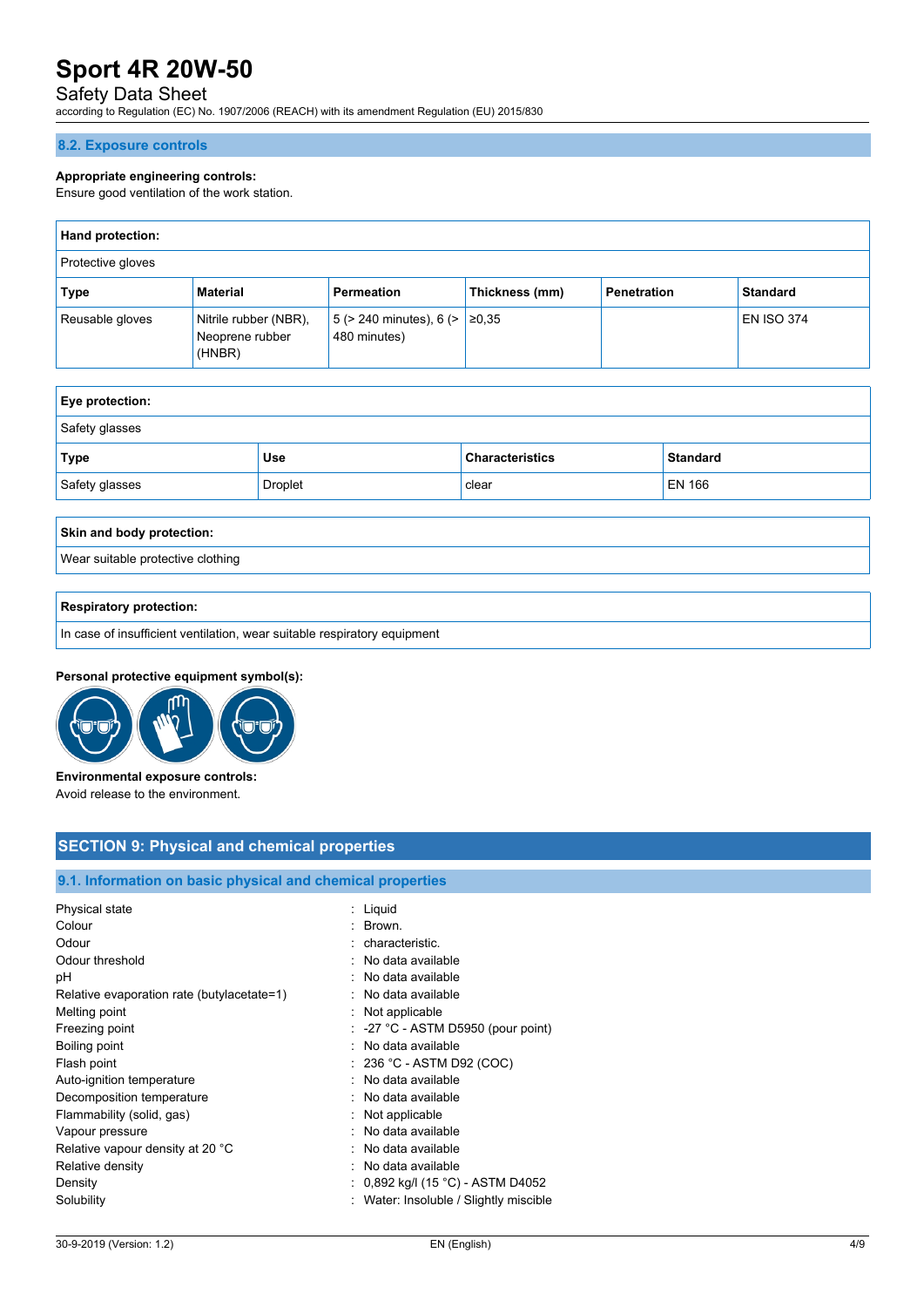# Safety Data Sheet

according to Regulation (EC) No. 1907/2006 (REACH) with its amendment Regulation (EU) 2015/830

| Partition coefficient n-octanol/water (Log Pow) | $\therefore$ No data available                |
|-------------------------------------------------|-----------------------------------------------|
| Viscosity, kinematic                            | : 167 mm <sup>2</sup> /s (40 °C) - ASTM D7279 |
| Viscosity, dynamic                              | : No data available                           |
| Explosive properties                            | : No data available                           |
| Oxidising properties                            | : No data available                           |
| <b>Explosive limits</b>                         | : No data available                           |

#### **9.2. Other information**

No additional information available

## **SECTION 10: Stability and reactivity**

#### **10.1. Reactivity**

The product is non-reactive under normal conditions of use, storage and transport.

#### **10.2. Chemical stability**

Stable under normal conditions.

**10.3. Possibility of hazardous reactions**

Reacts violently with (strong) oxidizers.

**10.4. Conditions to avoid**

None under recommended storage and handling conditions (see section 7).

**10.5. Incompatible materials**

No additional information available

**10.6. Hazardous decomposition products**

Under normal conditions of storage and use, hazardous decomposition products should not be produced.

# **SECTION 11: Toxicological information**

| 11.1. Information on toxicological effects |                  |
|--------------------------------------------|------------------|
| Acute toxicity (oral)                      | : Not classified |
| Acute toxicity (dermal)                    | : Not classified |
| Acute toxicity (inhalation)                | : Not classified |

| <b>Bis(nonylphenyl)amine (36878-20-3)</b> |                                                |
|-------------------------------------------|------------------------------------------------|
| LD50 oral rat                             | > 5000 mg/kg bodyweight (OECD 401 method)      |
| LD50 dermal rat                           | $\geq$ 2000 mg/kg bodyweight (OECD 402 method) |

| Distillates (petroleum), hydrotreated heavy paraffinic (64742-54-7) |                  |  |
|---------------------------------------------------------------------|------------------|--|
| LD50 oral rat                                                       | > 5000 mg/kg     |  |
| LD50 dermal rabbit                                                  | > 2000 mg/kg     |  |
| LC50 inhalation rat (mg/l)                                          | $> 5.53$ mg/l/4h |  |
| Skin corrosion/irritation<br>۰.                                     | Not classified   |  |
| Serious eye damage/irritation                                       | : Not classified |  |
| Respiratory or skin sensitisation                                   | Not classified   |  |
| Germ cell mutagenicity<br>٠.                                        | Not classified   |  |
| Carcinogenicity<br>٠.                                               | Not classified   |  |
| Reproductive toxicity<br>٠.                                         | Not classified   |  |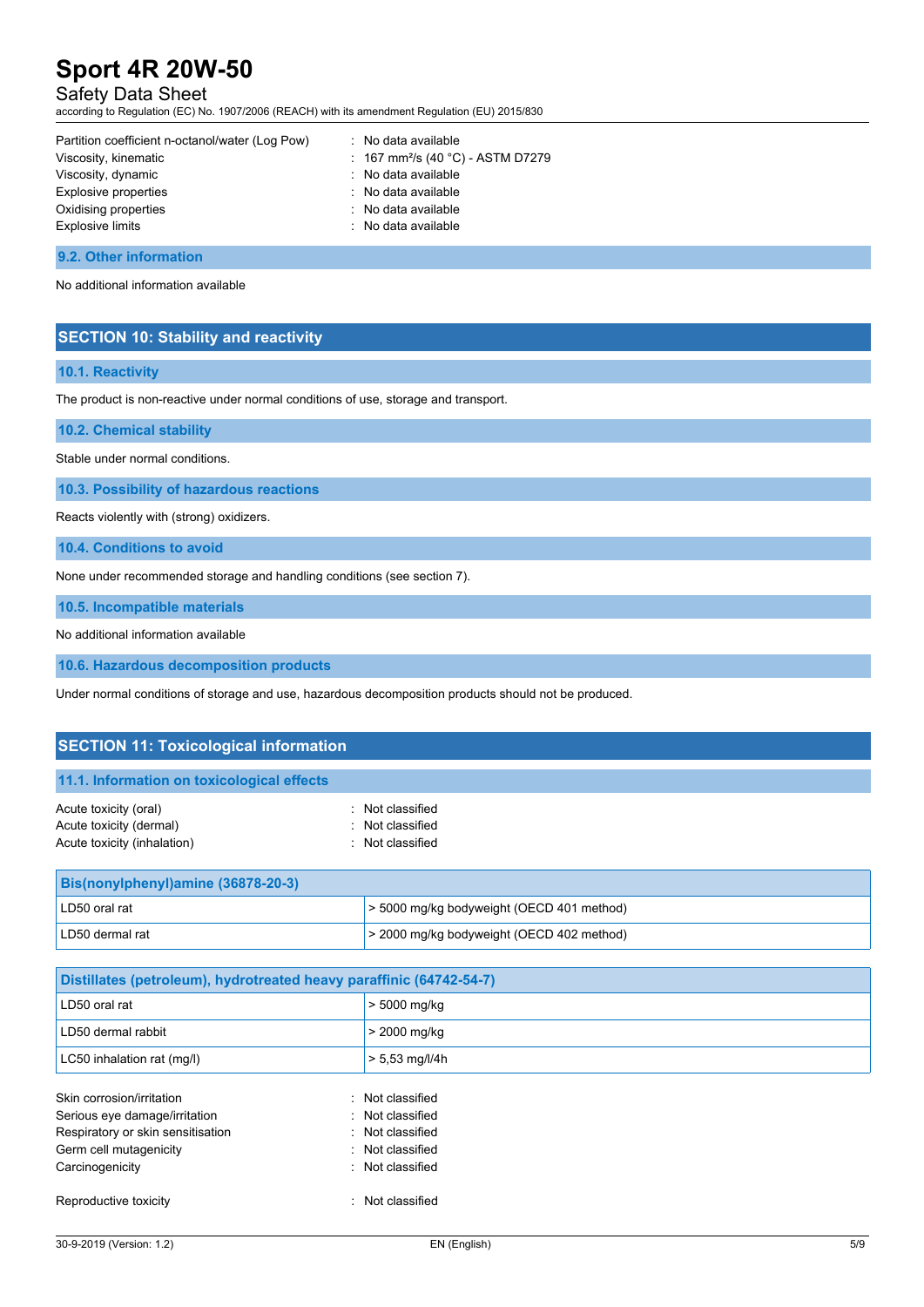# Safety Data Sheet

according to Regulation (EC) No. 1907/2006 (REACH) with its amendment Regulation (EU) 2015/830

| STOT-single exposure   | : Not classified                            |
|------------------------|---------------------------------------------|
| STOT-repeated exposure | : Not classified                            |
| Aspiration hazard      | : Not classified                            |
| <b>Sport 4R 20W-50</b> |                                             |
| Viscosity, kinematic   | 167 mm <sup>2</sup> /s (40 °C) - ASTM D7279 |

# **SECTION 12: Ecological information**

| <b>12.1. Toxicity</b>                                       |                                                                                                                            |
|-------------------------------------------------------------|----------------------------------------------------------------------------------------------------------------------------|
| Ecology - general                                           | : The product is not considered harmful to aguatic organisms nor to cause long-term adverse<br>effects in the environment. |
| Hazardous to the aquatic environment, short-term<br>(acute) | : Not classified                                                                                                           |
| Hazardous to the aquatic environment, long-term             | Not classified                                                                                                             |
| (chronic)                                                   |                                                                                                                            |
| Not rapidly degradable                                      |                                                                                                                            |

| Bis(nonylphenyl)amine (36878-20-3) |                                           |
|------------------------------------|-------------------------------------------|
| LC50 fish                          | > 100 mg/l Brachydanio rerio (zebra-fish) |
| EC50 Daphnia                       | > 100 mg/l (OECD 202 method)              |
| EC50 72h algae $(1)$               | $> 100$ mg/l                              |
| NOEC chronic crustacea             | $>$ 10 mg/l                               |
| NOEC chronic algae                 | $>$ 10 mg/l                               |

| Distillates (petroleum), hydrotreated heavy paraffinic (64742-54-7) |                                                                         |
|---------------------------------------------------------------------|-------------------------------------------------------------------------|
| LC50 fish                                                           | > 100 mg/l (Pimephales promelas, 96h) (OECD 203 method)                 |
| EC50 Daphnia                                                        | > 10000 mg/l (Gammarus pulex, 48h) (OECD 202 method)                    |
| EC50 Daphnia                                                        | > 10000 mg/l (Daphnia magna, 48h) (OECD 202 method)                     |
| NOEC (acute)                                                        | $\geq$ 100 mg/l (Pseudokirchnerella subcapitata, 72h) (OECD 201 method) |
| NOEC chronic fish                                                   | $\geq$ 1000 mg/l (Oncorhynchus mykiss - QSAR Petrotox, 14/28d)          |
| NOEC chronic crustacea                                              | 10 mg/l (Daphnia magna, 21d) (OECD 211 method)                          |

# **12.2. Persistence and degradability**

| Bis(nonylphenyl)amine (36878-20-3) |                                    |
|------------------------------------|------------------------------------|
| Biodegradation                     | 1 % (test concentration 20,1 mg/l) |

| Distillates (petroleum), hydrotreated heavy paraffinic (64742-54-7) |                               |
|---------------------------------------------------------------------|-------------------------------|
| Biodegradation                                                      | 31 % (28d) (OECD 301F method) |

| <b>Oil Soluble Polyalkylene Glycol</b> |                            |
|----------------------------------------|----------------------------|
| Persistence and degradability          | Not readily biodegradable. |
| $\cdots$                               |                            |

**12.3. Bioaccumulative potential**

No additional information available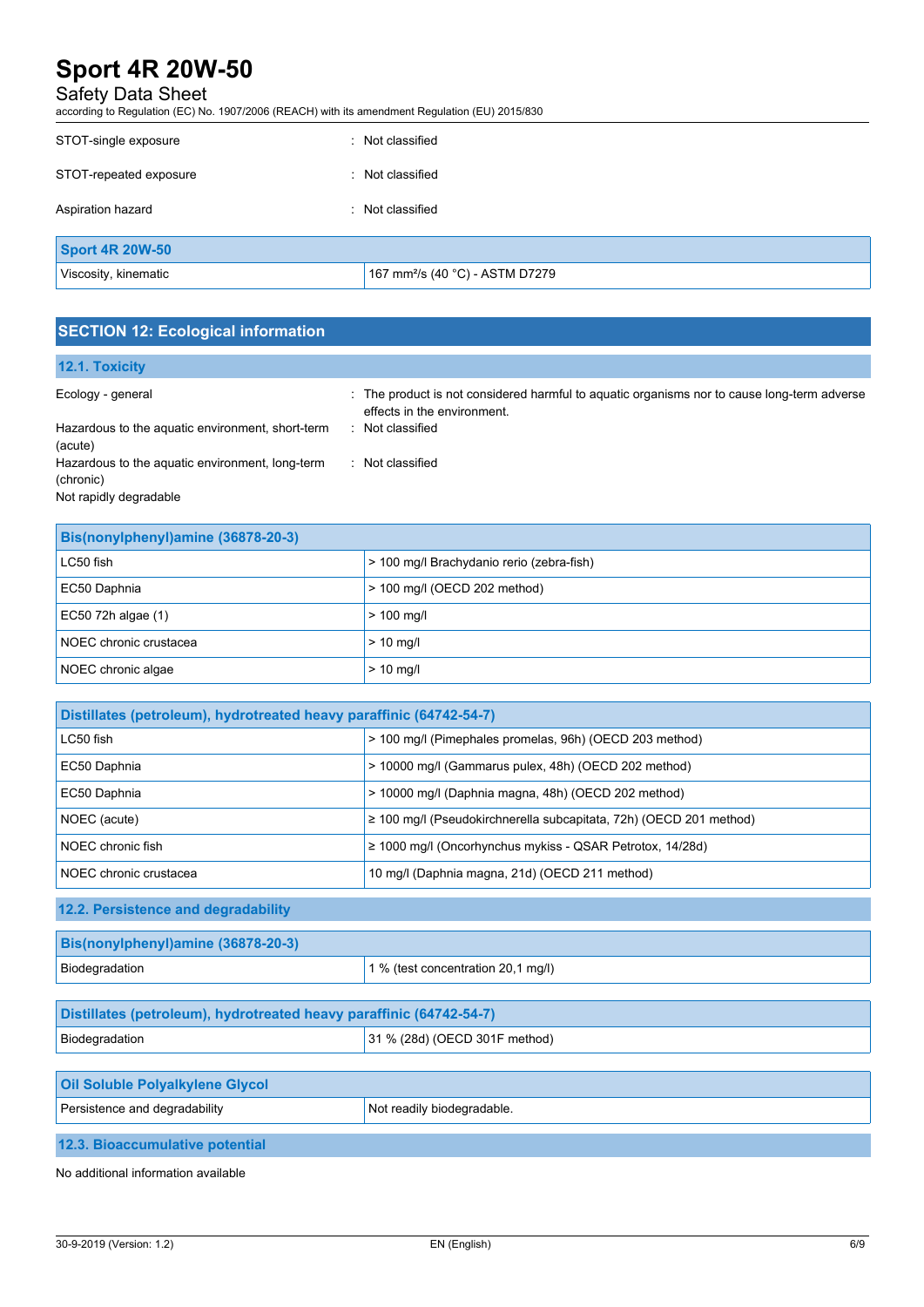## Safety Data Sheet

according to Regulation (EC) No. 1907/2006 (REACH) with its amendment Regulation (EU) 2015/830

#### **12.4. Mobility in soil**

No additional information available

**12.5. Results of PBT and vPvB assessment**

No additional information available

**12.6. Other adverse effects**

No additional information available

## **SECTION 13: Disposal considerations**

**13.1. Waste treatment methods**

Waste treatment methods : Dispose of contents/container in accordance with licensed collector's sorting instructions.

- 
- European List of Waste (LoW) code : 13 02 05\* mineral-based non-chlorinated engine, gear and lubricating oils

### **SECTION 14: Transport information**

In accordance with ADR / RID / IMDG / IATA / ADN **ADR IMDG IATA ADN RID 14.1. UN number** Not regulated Not regulated Not regulated Not regulated Not regulated Not regulated Not regulated **14.2. UN proper shipping name** Not regulated Not regulated Not regulated Not regulated Not regulated Not regulated Not regulated **14.3. Transport hazard class(es)** Not regulated Not regulated Not regulated Not regulated Not regulated Not regulated Not regulated **14.4. Packing group** Not regulated Not regulated Not regulated Not regulated Not regulated Not regulated Not regulated **14.5. Environmental hazards** Not regulated and Not regulated Not regulated Not regulated Not regulated Not regulated No supplementary information available

**14.6. Special precautions for user**

**Overland transport** Not regulated **Transport by sea** Not regulated **Air transport** Not regulated **Inland waterway transport** Not regulated **Rail transport** Not regulated

**14.7. Transport in bulk according to Annex II of Marpol and the IBC Code**

Not applicable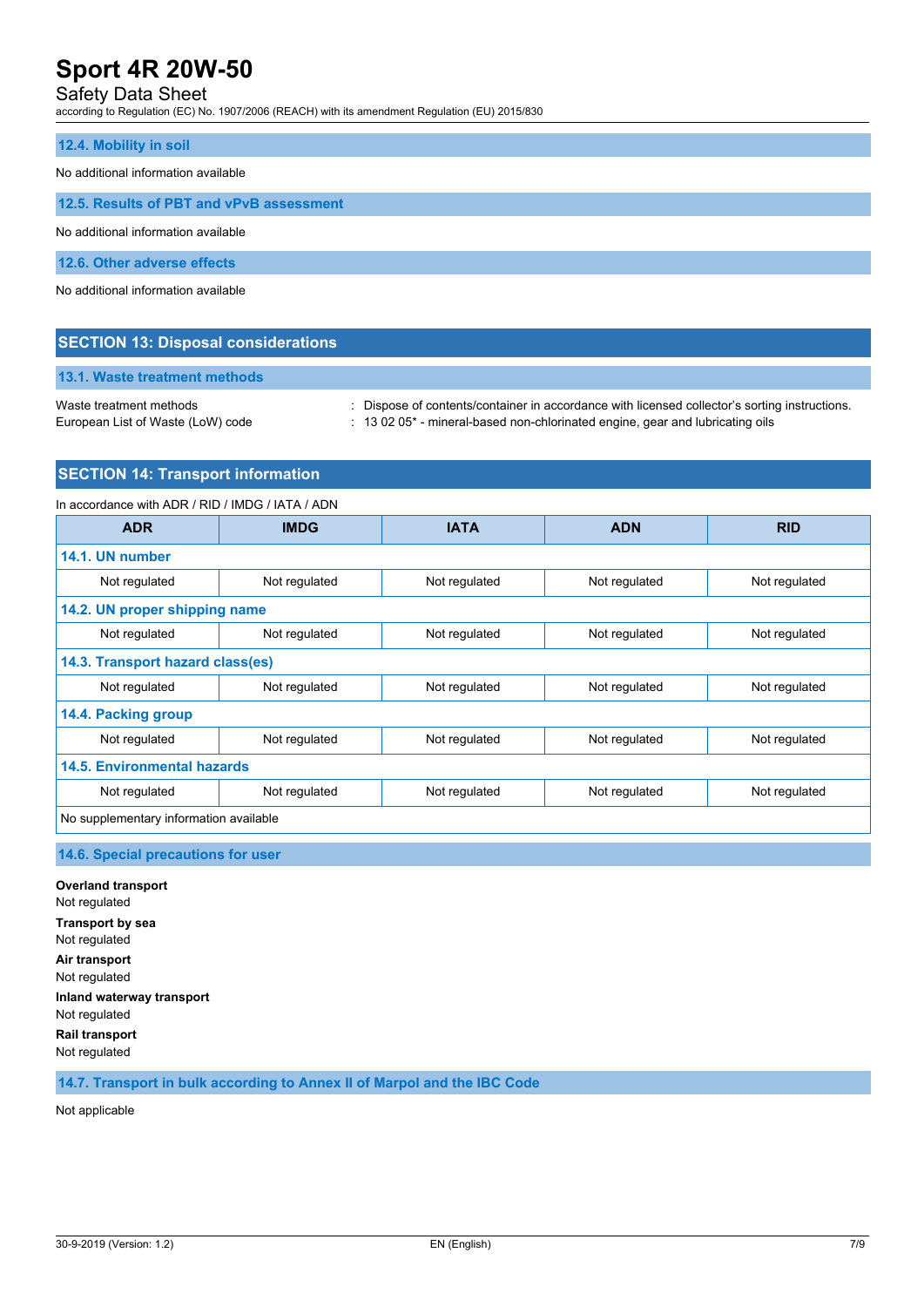## Safety Data Sheet

according to Regulation (EC) No. 1907/2006 (REACH) with its amendment Regulation (EU) 2015/830

### **SECTION 15: Regulatory information**

**15.1. Safety, health and environmental regulations/legislation specific for the substance or mixture**

#### **15.1.1. EU-Regulations**

Contains no REACH substances with Annex XVII restrictions

Contains no substance on the REACH candidate list

Contains no REACH Annex XIV substances

Contains no substance subject to Regulation (EU) No 649/2012 of the European Parliament and of the Council of 4 July 2012 concerning the export and import of hazardous chemicals.

Contains no substance subject to Regulation (EU) No 2019/1021 of the European Parliament and of the Council of 20 June 2019 on persistent organic pollutants

#### **15.1.2. National regulations**

No additional information available

**15.2. Chemical safety assessment**

No chemical safety assessment has been carried out

# **SECTION 16: Other information**

| Indication of changes: |                                           |               |                 |  |
|------------------------|-------------------------------------------|---------------|-----------------|--|
| Section                | <b>Changed item</b>                       | <b>Change</b> | <b>Comments</b> |  |
| -3                     | Composition/information on<br>ingredients | Modified      |                 |  |

| Abbreviations and acronyms: |                                                                                                   |  |
|-----------------------------|---------------------------------------------------------------------------------------------------|--|
| <b>ADN</b>                  | European Agreement concerning the International Carriage of Dangerous Goods by Inland Waterways   |  |
| <b>ADR</b>                  | European Agreement concerning the International Carriage of Dangerous Goods by Road               |  |
| <b>ATE</b>                  | <b>Acute Toxicity Estimate</b>                                                                    |  |
| <b>BCF</b>                  | <b>Bioconcentration factor</b>                                                                    |  |
| <b>CLP</b>                  | Classification Labelling Packaging Regulation; Regulation (EC) No 1272/2008                       |  |
| <b>DMEL</b>                 | Derived Minimal Effect level                                                                      |  |
| <b>DNEL</b>                 | Derived-No Effect Level                                                                           |  |
| <b>EC50</b>                 | Median effective concentration                                                                    |  |
| <b>IARC</b>                 | International Agency for Research on Cancer                                                       |  |
| <b>IATA</b>                 | International Air Transport Association                                                           |  |
| <b>IMDG</b>                 | International Maritime Dangerous Goods                                                            |  |
| LC50                        | Median lethal concentration                                                                       |  |
| LD50                        | Median lethal dose                                                                                |  |
| <b>LOAEL</b>                | Lowest Observed Adverse Effect Level                                                              |  |
| <b>NOAEC</b>                | No-Observed Adverse Effect Concentration                                                          |  |
| <b>NOAEL</b>                | No-Observed Adverse Effect Level                                                                  |  |
| <b>NOEC</b>                 | No-Observed Effect Concentration                                                                  |  |
| <b>OECD</b>                 | Organisation for Economic Co-operation and Development                                            |  |
| <b>PBT</b>                  | Persistent Bioaccumulative Toxic                                                                  |  |
| <b>PNEC</b>                 | <b>Predicted No-Effect Concentration</b>                                                          |  |
| <b>REACH</b>                | Registration, Evaluation, Authorisation and Restriction of Chemicals Regulation (EC) No 1907/2006 |  |
|                             |                                                                                                   |  |